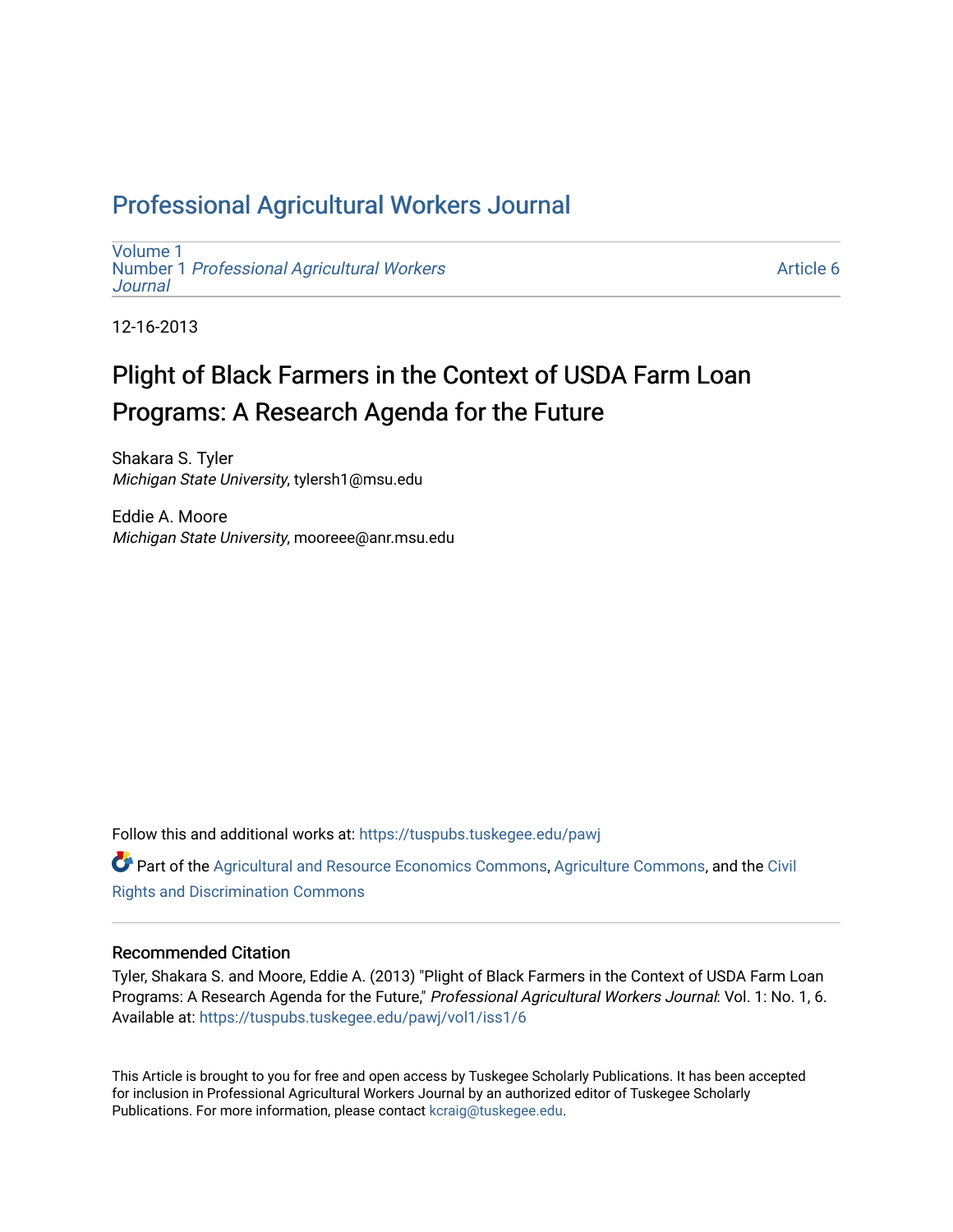# **PLIGHT OF BLACK FARMERS IN THE CONTEXT OF USDA FARM LOAN PROGRAMS: A RESEARCH AGENDA FOR THE FUTURE**

# **Shakara S. Tyler<sup>1</sup> and Eddie A. Moore<sup>1</sup> <sup>1</sup>Michigan State University, East Lansing, MI \*Email of lead author: tylersh1@msu.edu**

#### **Abstract**

Black farmers remain an underdeveloped topic in academic literature. This historical study used a historical research methodology to assess the plight of Black farmers in the context of United States Department of Agriculture (USDA) farm loan programs and offered an array of future research recommendations. We investigated the severity of the plight of Black farmers in the context of USDA farm loan programs with an emphasis on effective and responsive leadership in relation to four elements: 1) legislative initiatives, 2) policy initiatives, 3) USDA structure and delivery systems, and the 4) Pigford v. Glickman class action and consent decree. We identified research and development recommendations for the future, such as interviews to determine the perceptions of Black farmers pertaining to the current accessibility of USDA loans. This research agenda may better assist both scholars and advocates in supporting the steady rise of Black farmers in the U.S.

 **Keywords:** USDA, Civil Rights, Black Farmers

### **Introduction**

American agriculture was built upon the backs of Africans who were enslaved upon American soil (Hinson and Robinson, 2008). In 1862, an Act to Establish a Department of Agriculture was signed into law, with the basic mission "to acquire and diffuse among the people of the United States useful information on subjects connected with agriculture in the most general and comprehensive sense of the word" (USDA National Agricultural Library, n.d., p.1). President Lincoln envisioned the USDA as "the people's department" (USDA National Agricultural Library, n.d., p.1). Despite the founding vision, the "Department itself has recognized that there has always been an inconsistency between what President Lincoln envisioned as "the people's department," serving all of the people, and the widespread belief that the Department is "the last plantation" (Civil Rights Action Team, 1997; Hinson and Robinson, 2008).

The number of Black farm operators peaked in 1920 at 925,710 and declined substantially to 30,599 in 2007. Table 1 displays the overall loss of Black and white farm operators, which were 96.6% and 61.5%, respectively. The number of Black farm acres owned in 1910 at 16 million declined in 2007 to 3.2 million. Table 2 displays an overall land loss of 80% among Black farm operators compared to 3.8% of land gain by white farmers.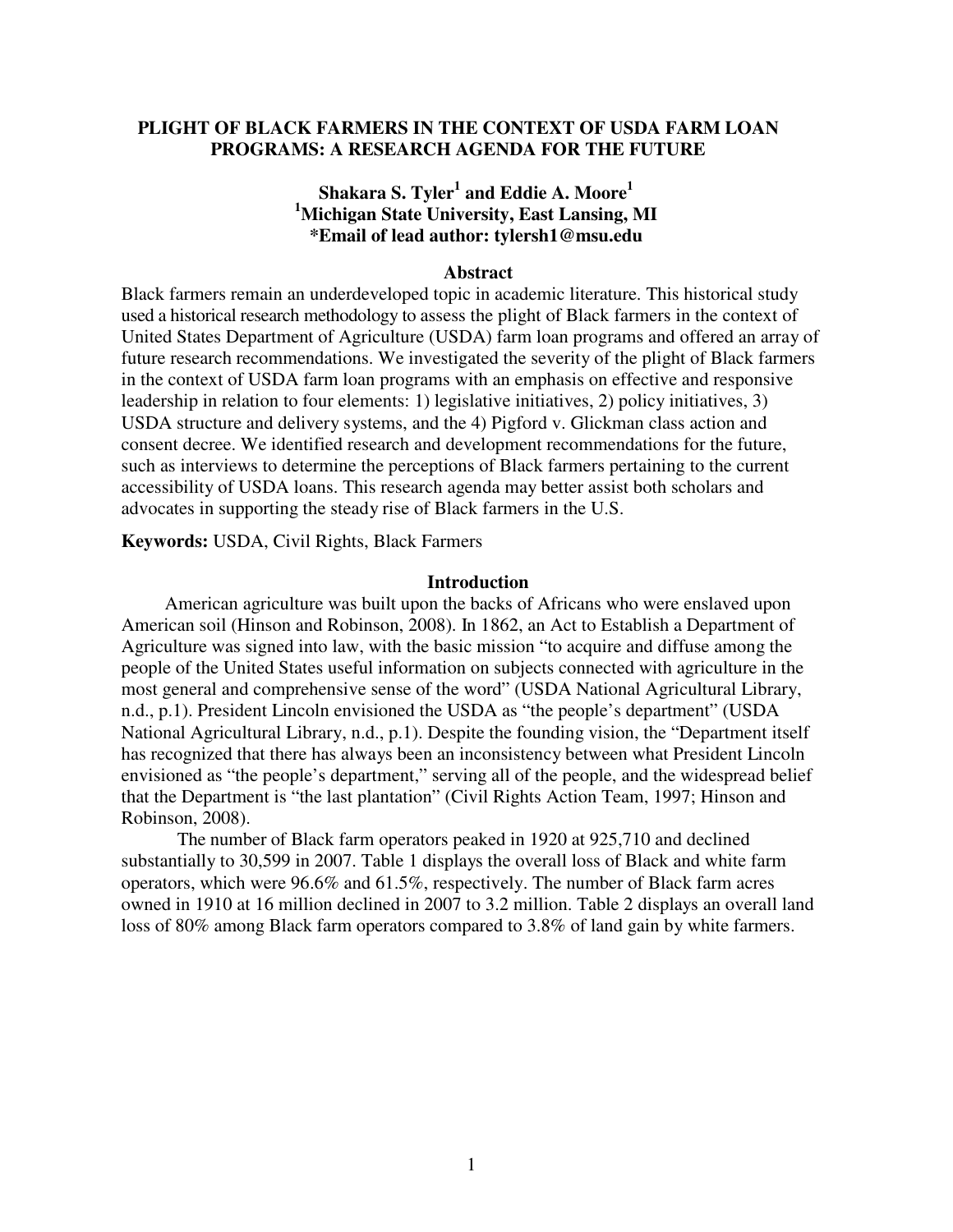| Year              | African American        | $\%$     | White     | $\%$     |
|-------------------|-------------------------|----------|-----------|----------|
| 1920              | 925,710                 |          | 5,498,454 |          |
|                   |                         | $-95%$   |           | $-59\%$  |
| 1974              | 45,594                  |          | 2,254,642 |          |
|                   |                         | $-50\%$  |           | $-9\%$   |
| 1987              | 22,954                  |          | 2,043,119 |          |
|                   |                         | $-21%$   |           | $-8.7\%$ |
| 1997              | 18,000                  |          | 1,864,201 |          |
|                   |                         | $+16%$   |           | $+13.4%$ |
| 2007              | 30,599                  |          | 2,114,325 |          |
|                   | Overall percentage loss |          |           |          |
| Between 1920-2007 |                         | $-96.6%$ |           | $-61.5%$ |

Table 1. Number of Principal Black and White Farm Operators in the U.S., 1920-2007

Source: Bureau of Census (1920, 1974, 1987) Census of Agriculture; USDA, NASS (1997, 2007) Census of Agriculture

Table 2. Number of Farm Acres Owned by Black and White Farm Operators in the U.S., 1910-2007

| Year              | African American        | $\%$        | White       | $\%$     |
|-------------------|-------------------------|-------------|-------------|----------|
| 1910              | 16 million              |             | 832 million |          |
|                   |                         | $-74%$      |             | $+15.5%$ |
| 1978<br>1999      | 4.2 million             |             | 961 million |          |
|                   |                         | $-45%$      |             | $-9.2\%$ |
|                   | 2.3 million             | 837 million |             |          |
|                   |                         | $+34\%$     |             | $-1\%$   |
| 2007              | 3.2 million             |             | 864 million |          |
|                   | Overall percentage loss |             |             |          |
| Between 1910-2007 |                         | $-80\%$     |             | $+3.8\%$ |

Source: Bureau of Census (1910, 1982) Census of Agriculture; USDA, NASS (1997, 2007) Census of Agriculture

Black farmland loss can be attributed to a combination of macro- and micro-factors including: non- participation in farm programs (Gilbert et al., 2002), the dominating growth of agribusiness (Pilgeram, 2012; Tajik and Minkler, 2007), and systematic discrimination in the USDA (Farquhar and Wing, 2008; Gilbert et al., 2002; Tajik and Minkler, 2007). Other causes such as mortgage payments and foreclosures, farm taxes, forced sales due to economic and personal reasons, natural disasters, low commodity prices, lack of interest in farming by new generations, career opportunities in other disciplines, and culturally negative opinions about farming are all contributive factors to Black land loss.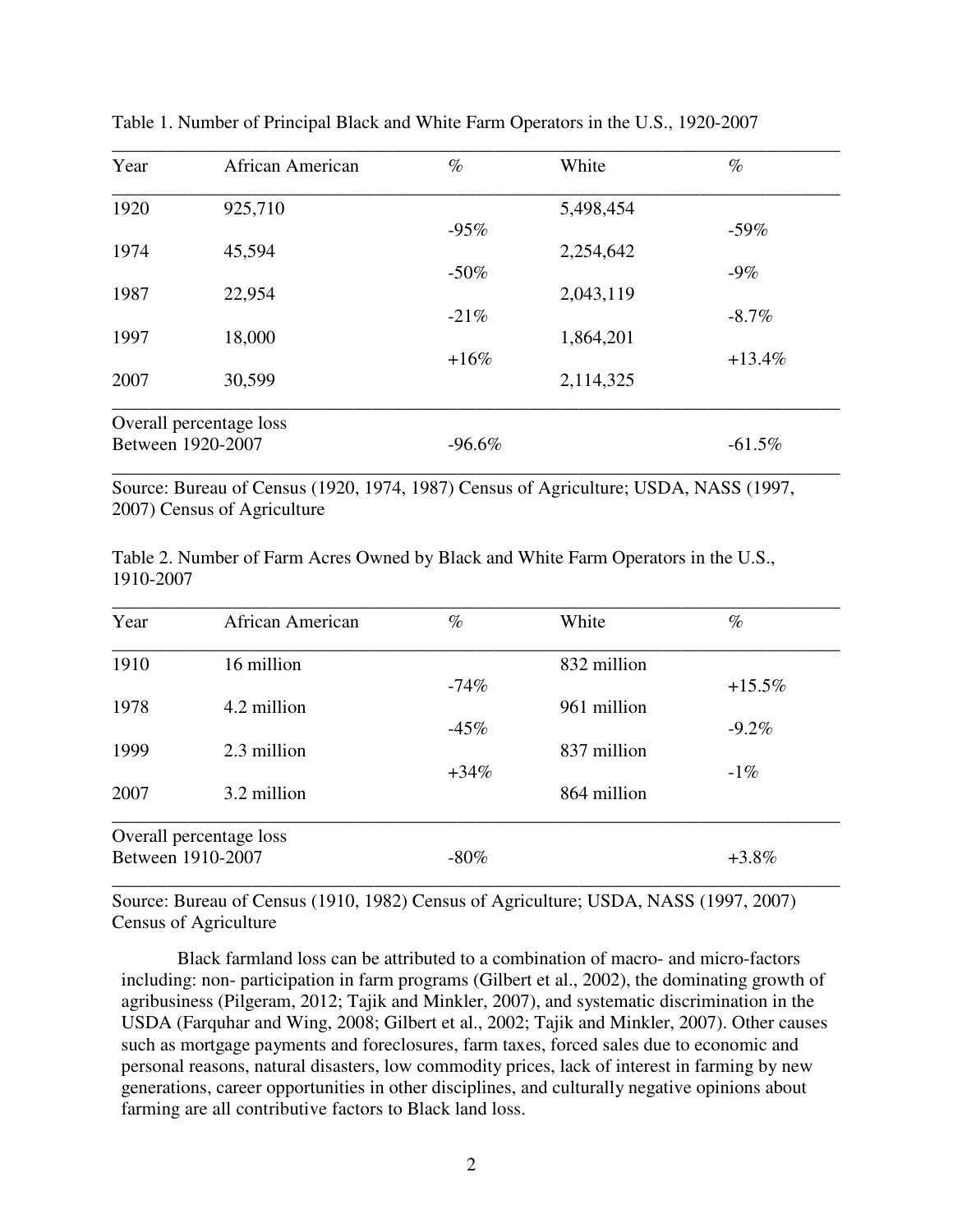The purpose of this historical study was to assess the plight of Black farmers in the context of USDA farm loans programs and develop a future research agenda. The research objectives aim to: (1) conduct a review of literature and research on the topic; (2) investigate the severity of the plight of Black farmers in the context of USDA farm loan programs with an emphasis on legislative initiatives, policy initiatives, USDA structure and delivery systems, Pigford v. Glickman class action and consent decree; and (3) identify future research and development recommendations.

This study is important because it provides researchers and practitioners with both a historical perspective and a futuristic research agenda for assisting society in addressing one of its most challenging issues, the plight of Black farmers. According to Zabawa (1991), Black landowners possess limited access to land due to a long history of interaction with a dominant White discriminatory society. Within this context of historical discrimination, this study identified some of the most critical elements in society that have affected Black farmers and offer a number of research and development recommendations that are responsive in nature and have potential for assisting the USDA and other entities such as public, private, and nonprofit institutions in rectifying issues that have adversely affected the lives and communities of Black farmers for many generations.

In designing this study, the researchers recognize that policies, programs, and personnel have adversely affected other underrepresented groups and individuals in society. The potential effects of other factors not related to USDA farm loan programs on the lives and communities of Black farmers over the years are also recognized. However, this study is purposefully limited to the plight of Black farmers in the context of USDA farm loan programs with the development of research as its focus. Given the adverse history regarding Black farmers and the USDA, assessing this topic from a historical perspective is a necessary step in constructing a current research discourse that can assist with the recovery and development of Black farmers in the U.S.

#### **Methodology**

Ary et al. (1990, p. 453) stated:

Historical research is the attempt to establish facts and arrive at conclusions concerning the past. The historian systematically and objectively locates, evaluates, and interprets evidence from which we can learn about the past. Based on the evidence gathered, conclusions are drawn regarding the past so as to increase our knowledge of how and why past events occurred and the process by which the past became the present. The hoped-for result is increased understanding of the past and a more rational basis for making choices.

#### **Results**

# **Legislative Initiatives**

A plethora of farm loan legislation enacted over the years has contributed to both the rapid decline in the number of Black farm acres (1910-2006) and slow rise in the number of Black farm operators (2007-present). The Morrill Act of 1890 assisted Black extension agents in providing technical and financial support to Black farmers. "Negro agents" encouraged a system of self-sufficiency and habitually advised Black farmers against taking loans to break the crop lien system (Reid, 2007). Browne (2003) contended the destruction of Black agriculture was in large part the work of "American governing institutions and the politics of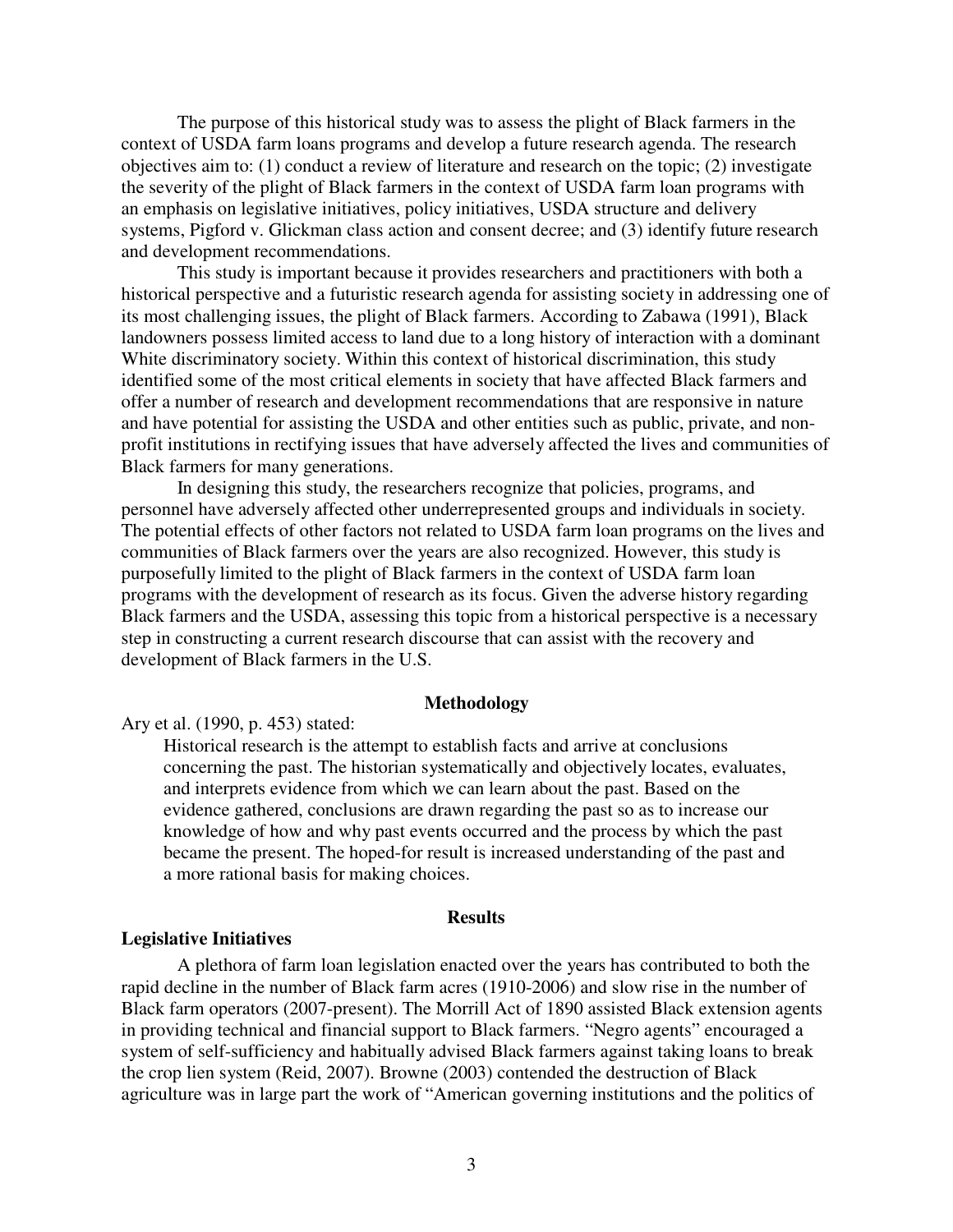institution building." For example, New Deal programs institutionalized commodity price support programs, which contributed to the concentration of land ownership and reduced opportunities for Black farmers. The programs were clearly run by and for relatively rich landowners and commercial farmers, most of whom were not Black farmers (Fite, 1984).

The Bankhead-Jones Farm Tenant Act of 1937 authorized the government to make long-term, low-interest loans to tenant farmers for the purchase of land and equipment. Although the legislation intended to assist tenant farmers, it never realized its potential because so few loans reached needy Black tenants (Reid, 2007). The importance of this legislation was reflected in the availability of low-interest credit options for Black tenants who made up at least three-quarters of all Black producers at the time (Browne, 2003). Without the advantage of federal loans, Black tenants became dependent on landlords or merchants for credit (Reid, 2007).

In this context, the Farm Service Agency (FSA), originally the Farmer's Home Administration (FmHA) became the lender of last resort when farmers did not qualify for assistance from commercial lending institutions (Escalante et al., 2006; Hinson and Robinson, 2008; Miller, 1987; Pigford v. Glickman, 1999). FmHA was equipped to provide low interest rates for the purchase, lease, and improvement of farms by 'socially disadvantaged individuals' (defined as ethnic minority farmers and white women in recent years) who lack sufficient or reasonable credit from other sources. During the first two years that the Bankhead-Jones Farm Tenant Act was in operation, only 987 loans were made to Black farm tenants (USDA, 1940). As time progressed, FmHA continued to underserve Black farmers throughout various regions. In 1979, North Carolina Black farmers only received 28.7% of FmHA loans awarded (U.S. Commission on Civil Rights, 1982). On a national scale, FmHA farm loan programs obligated almost \$7 billion during FY 1981. During this year, Black farmers received 5.1% of the total number of FmHA farm loans and only 2.5% of the total dollar amount (U.S. Commission on Civil Rights, 1982).

 Various scholars (Gilbert et al., 2001; Reid, 2007) contended that civil rights legislation failed to address Black farmers' needs as it did the needs of other farmers, mainly white farmers. While the Black farm population continued to suffer from the ironic and unintended mistreatment after the Civil Rights Act, President Johnson signed the Economic Opportunity Act of 1964. Nelson (1978) argued that Title III of the Economic Opportunity Act (EOA) of 1964, which provided financial assistance to poor farmers in the form of loans rather than grants, has had little effect in helping poor farmers improve their farms. In agreement, Fite (1984) suggested the Act provide grants to low-income rural families to improve their farming operations. Ten years later, after EOA 1964, the Equal Credit Opportunity Act of 1974 (ECOA) stated: "no person in the United States shall, on the ground of race, color, or national origin, be prohibited from participating in, be denied benefits of, or be subjected to discrimination under any program or activity of an applicant or recipient receiving Federal financial assistance from the Department of Agriculture." So although, Congress revised the Act, it still contained no provision for grants to poor farmers. Based on the filing of the Pigford v. Glickman class action lawsuit, the ECOA failed to adequately serve Black farmers.

Both the 1990 Minority Farmers Rights Act and Section 2501 of the Food, Agriculture, Conservation, and Trade Act of 1990 (FACT Act) (Public Law 101-624) were underfunded. Due to reasons unknown to the researchers, the former authorized the distribution of \$10 million in technical assistance to minority farmers, but actually delivered only \$2/3 million and as of 2002 was in danger of being defunded (Hinson and Robinson, 2008). The latter was a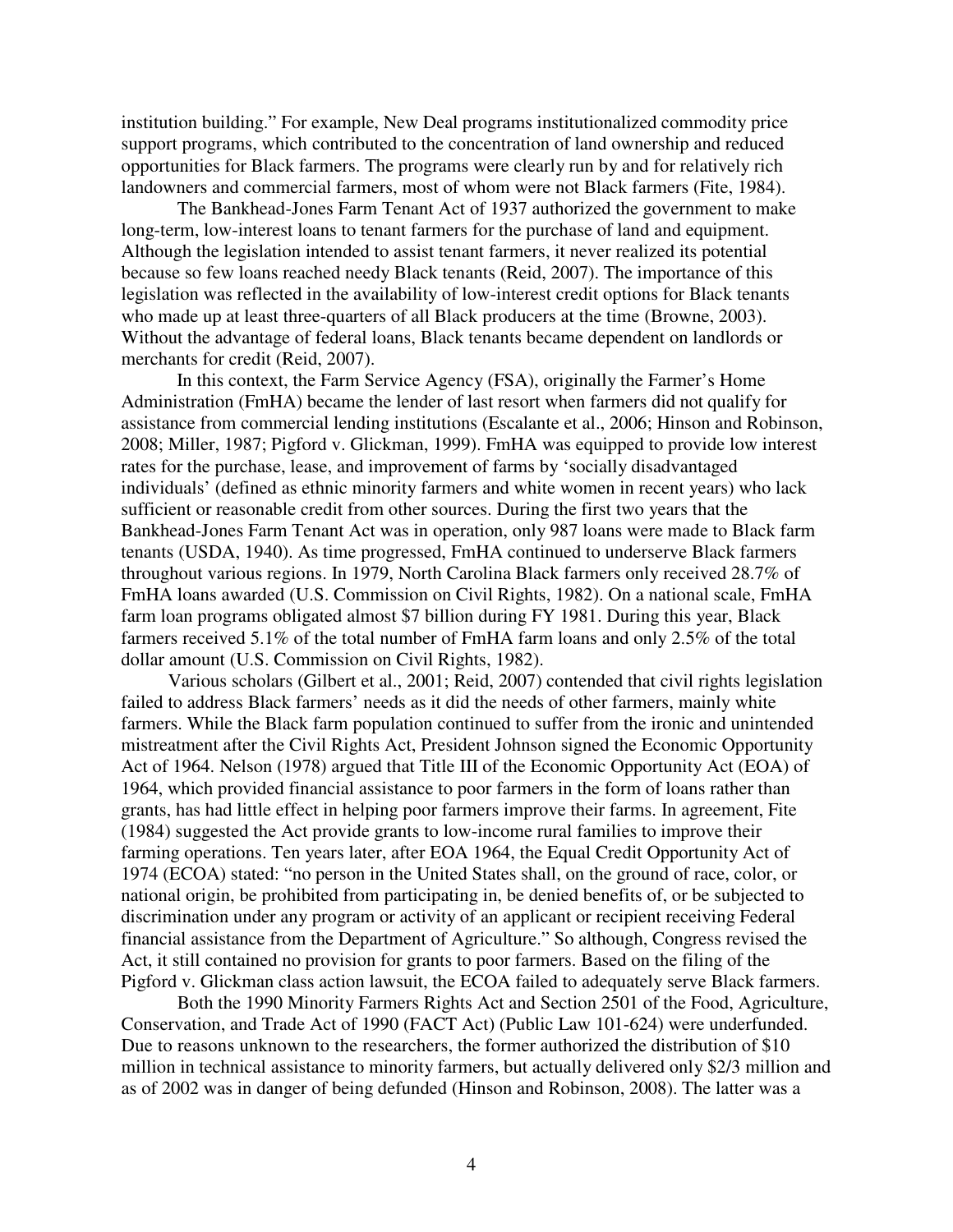critical component of the USDA's civil rights initiative and overall outreach and technical assistance to small and underserved farmers. The program directed resources to organizations and educational institutions with the demonstrated experience and ability to reach and assist Black farmers.

By the late twentieth century, legislation began to focus on righting the wrongs of the USDA discrimination practices toward minority farmers. The Agriculture Reorganization Act of 1994 abolished the FmHA by "striking Section 332 and Section 333 of the Consolidated Farm and Rural Development Act (CONACT)" (USDA FSA, 2006). All functions and authorities once delegated to FmHA were canceled by this legislative action. Since the FmHA was considered to be the agency of "last resort" at the time (Reid, 2007), denying loans to unstable Black farms exacerbated their already blighted circumstances.

Beginning with the Clinton administration, some legislative initiatives began to work in Black farms' favor. Congress passed a measure in the FY 1999 omnibus funding law that waived the statute of limitations on civil rights cases for complaints made against the USDA (Cowan and Feder, 2012). This resulted in a new class certification for farmers who "farmed, or attempted to farm" between January 1, 1981 and December 31, 1996 and filed a discrimination complaint on or before July 1, 1997 (Pigford v. Glickman, 1999). A progressive step was taken when Section 10707 of P.L. 107-171 (2002 farm bill) mandated that the USDA carry out an outreach and technical assistance program to assist "socially disadvantaged farmers" in owning farms and participating in USDA programs. Section 10708 mandated governing the composition of county, area, or local committees to encourage greater representation of minority and women farmers (Cowan and Feder, 2012).

 The 2008 farm bill provided financial support to socially disadvantaged farmers and ranchers by mandating the creation of the USDA Office of Advocacy and Outreach to ensure equity in provision of services and providing restitution for plaintiff farmers in the Pigford case (USDA Office of Communication, 2010). The Pigford Claims Remedy Act of 2007 (H.R. 899; S.515) and the African-American Farmers Benefit Act of 2007 (H.R. 558) were introduced to provide relief to many of the Pigford claimants whose petitions were unfairly denied. These legislative provisions were included in the 2008 Farm Bill, providing up to \$100 million for potential settlement costs (Cowan and Feder, 2012).

#### **Policy Initiatives**

Starting with the New Deal era, programs were created to stabilize a U.S. economy in risky economic and political times of the Great Depression that allowed farmers to borrow money, obtain better commodity prices, improve land, and increase their income (Hinson and Robinson, 2008). In spite of the emergence of government programs, Black farmers remained marginalized from other farmers in their class, namely white farmers. Hinson and Robinson (2008) contended Black farmers and landowners needed more effective government programs in all areas, especially credit and technical assistance, especially during the pre-Civil Rights Movement period when they were not aware of many federal programs. In 1997, the Civil Rights Action Team (CRAT) provided 92 recommendations; the 28th recommendation suggested the agency develop a national registry of minority farmers and landholdings. The intent of the registry was to act as an important source of information to conduct outreach and support services to traditionally underserved farmers nationwide.

The U.S. Commission on Civil Rights (1982) reported discriminatory practices by some FmHA personnel, and failure by the rest of the agency to act in halting the farmland loss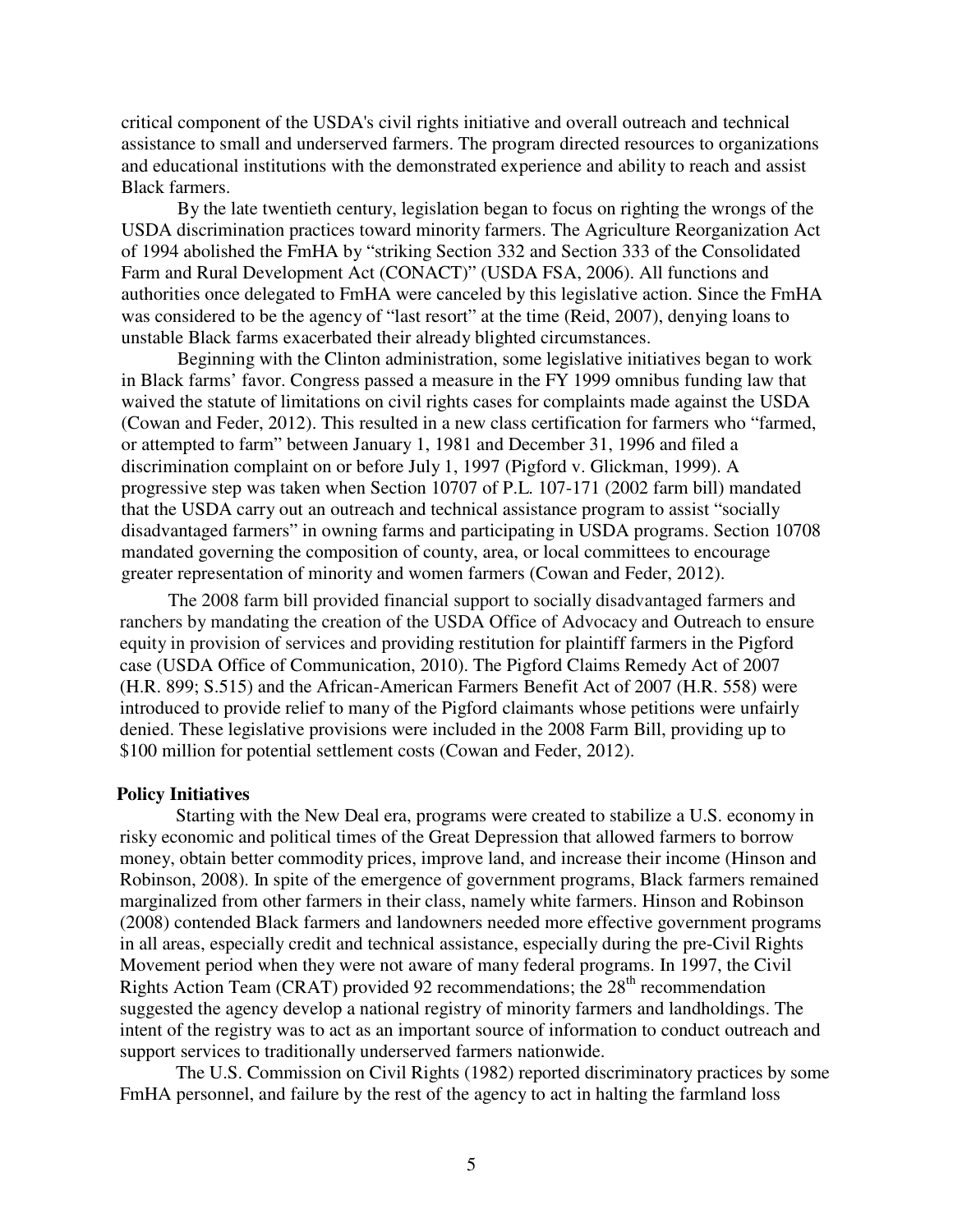among Black farmers. The Congressional Committee on Government Operations in 1990 identified the FmHA as one of the key causes of drastic decline in farm ownership by Blacks. Black farmers only received 1% of all farm ownership loans, 2.5% of all farm operating loans, and 1% of all water conservation loans (U.S. Commission on Civil Rights, 1982). On average, it took three times as long to process loan applications by Black farmers compared to white farmers (Pigford v. Glickman, 1999). These actions were in direct violation of the basic elements outlined in the Due Process Clause of the Fifth Amendment – "adequate and sufficient notice of rights and obligations, objective eligibility criteria, meaningful procedural protections in the form of a standardized application process, a review process which permits a borrower or applicant for federal assistance to appeal adverse decisions" (Miller, 1987, p. 593).

In addition, the U.S. Commission on Civil Rights released "The Decline of Black Farming in America" in 1982 revealing the FmHA failed to focus enough attention in addressing the crisis facing Black farmers, and found indications that the agency may be involved in the kind of racial discrimination it should be seeking to correct. Racial discrimination in USDA farm loan programs occurred for decades without policy intervention. The plight of Black farmers not only went unrecognized by the agricultural institution that was expected to assist the population, but also by Congress. It was not until the court issued its Pigford 1999 judgment that civil rights interests appeared to finally secure a place in the agricultural policy domain (Worsham and Stores, 2012).

#### **USDA Structure and Delivery Systems**

 USDA organizational structures have undergone numerous revisions. The decentralization of the bureaucracy of the Department severely disadvantaged Black farmers (Hinson and Robinson, 2008). In a 1998 Washington Post article, detailing the internal investigation of USDA employees conducted by Dan Glickman, the former USDA Secretary of Agriculture, "the USDA was described as an agency with rural roots and what some critics called a deeply entrenched good ol' boy network" (Fletcher, 1998, p. 1).

 In the listening forums conducted by the CRAT Team, minority farmers described a pattern of discriminatory behavior, including approved loans arriving long after the planting season, arbitrary reductions in loans amounts, and much higher rejection rate for minority loan applicants than whites (Gilbert et al., 2001). According to the CRAT report (1997), the USDA was accused of ignoring research that would help small-scale and limited-resource farmers; it was also accused of failing to include minority populations in outreach efforts to raise awareness of federal programs.

 While Black farm tenants and Black farm owners attended and oftentimes voted at committee meetings, the supervisor and the committee functioned to maintain the prejudices that characterized the status quo with no oversight from Washington, D.C. Also, applications and grievances were heard at the local level, where needs of Black farmers were rarely represented (Hinson and Robinson, 2008). There was minimum accountability within the USDA (Gilbert et al., 2001; CRAT, 1997); the CRAT report revealed non-federal employees were paid with federal dollars. Gilbert et al. (2001) further asserted that racism contributed greatly to low participation rates in government programs meant to assist small and socially disadvantaged farmers; this was because most of the programs were implemented by local committees on which Black farmers were not represented, even in majority Black-counties.

In an effort to correct the devolution of power, the Consolidated Farm and Rural Development Act (CONACT) (1982; 1983) removed the locally elected county committee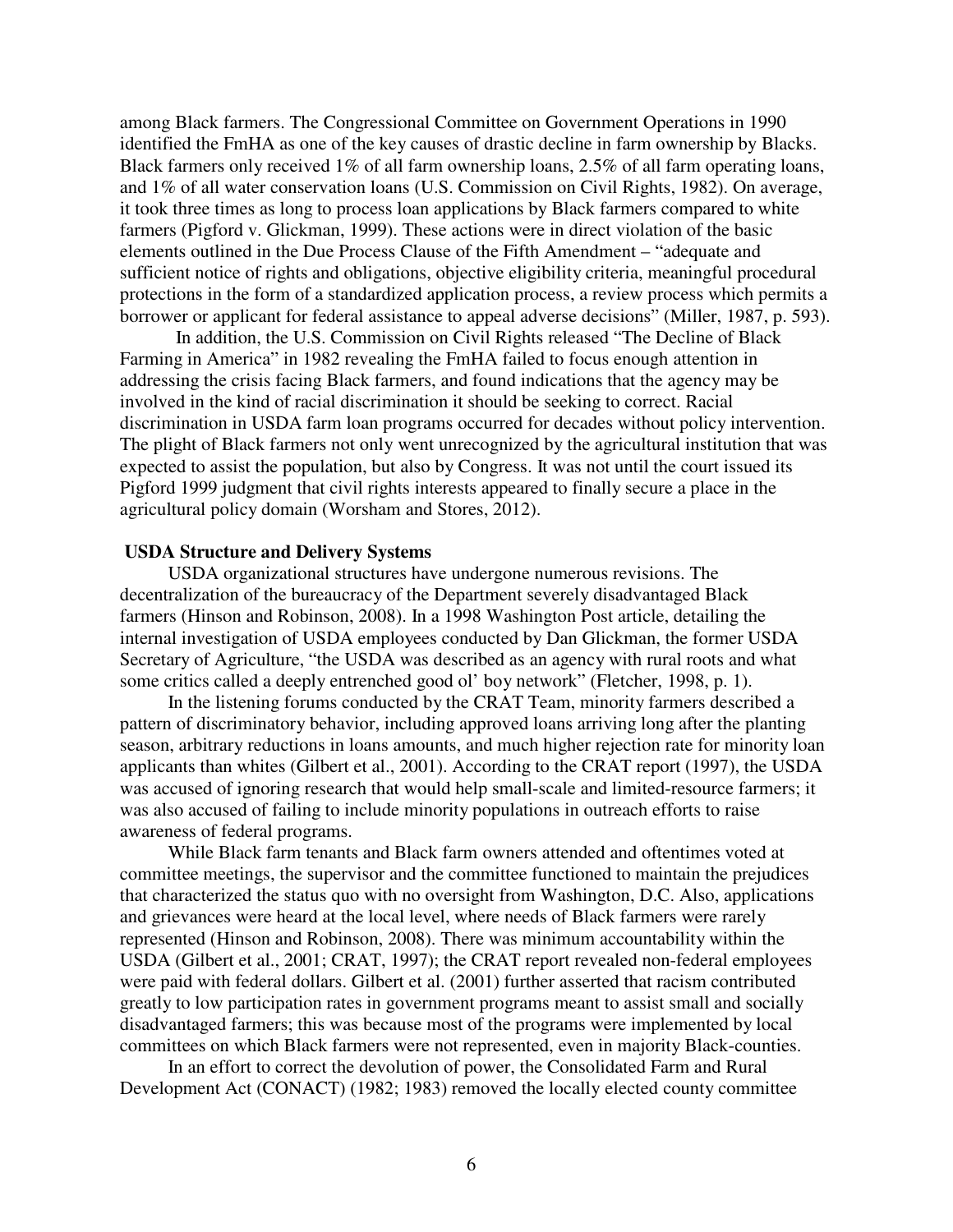from the FmHA loan council where local decisions were made regarding the government's farm loan programs. The FmHA and the Agricultural Stabilization and Conservation Service (ASCS) were combined to form the Farm Service Agency (FSA) through reorganization under the Federal Crop Insurance Reform and Department of Agriculture Reorganization Act of 1994.

# **Pigford v. Glickman Class Action**

Under the Equal Credit Opportunity Act, three Black farmers representing a putative class of 641 Black farmers filed a class action suit against the USDA for discrimination in farm loan programs (Pigford v. Glickman, 1999). The farmers claimed they were denied USDA farm loans or forced to wait longer for loan approval than were non-minority farmers. The basis of the class action was: 1) failing to investigate the discrimination complaints, 2) failing to approve eligible Black farmer loan applications, and 3) failing to approve loans on time. The Reagan Administration eliminated the USDA's Office of Civil Rights in 1983, "effectively denying Black farmers any recourse for claims of discrimination from 1983 to 1996;" however, the Office was reestablished in 1997 (Environmental Working Group, 2006; Pigford v. Glickman, 1999). In fact, when Judge Paul L. Friedman approved the settlement, it was seen as a first step in delivering justice. He wrote:

It is difficult to resist the impulse to try to undo all the broken promises and years of discrimination that have led to the precipitous decline in the number of Black farms in the United States…. class action lawsuit that will not undo all that has been done… the Court finds that the settlement is a fair resolution of the claims brought in this case and a good first step towards assuring that the kind of discrimination that has been visited on Black farmers since Reconstruction will not continue into the next century.

 However, the USDA still obstructed justice by deliberately undermining the terms of a 1999 landmark civil rights settlement with Black farmers (Environmental Working Group, 2006). One major problem with the Consent Decree was that while it compensated some farmers, it did not address the need for changes in the USDA's approach to civil rights allowing the bureaucracy to still discriminate against Black farmers (Ellis, 2008). Thirteen years after the settlement, some farmers are still waiting to receive their payments. The delay is partly due to the filing of Pigford II claims endorsed by the Claims Resolution Act of 2010 (H.R. 4783) providing an additional \$1.15 billion in funding for successful claimants (Cowan and Feder, 2012). The agency's resistance to pay claims, as noted by the Environmental Working Group, may also be a reason as to why some farmers have not received restitution more than a decade after the settlement. The USDA aggressively fought claims using "hard-nosed tactics" by spending 56,000 staff hours and \$12 million contesting individual farmer claims, in what was supposed to be an easy settlement process (Environmental Working Group, 2006). In light of the historically unjust treatment imposed by the agency on Black farmers, numerous research foci are necessary to develop a holistic understanding of the plight of Black farmers in the context of USDA farm loan programs.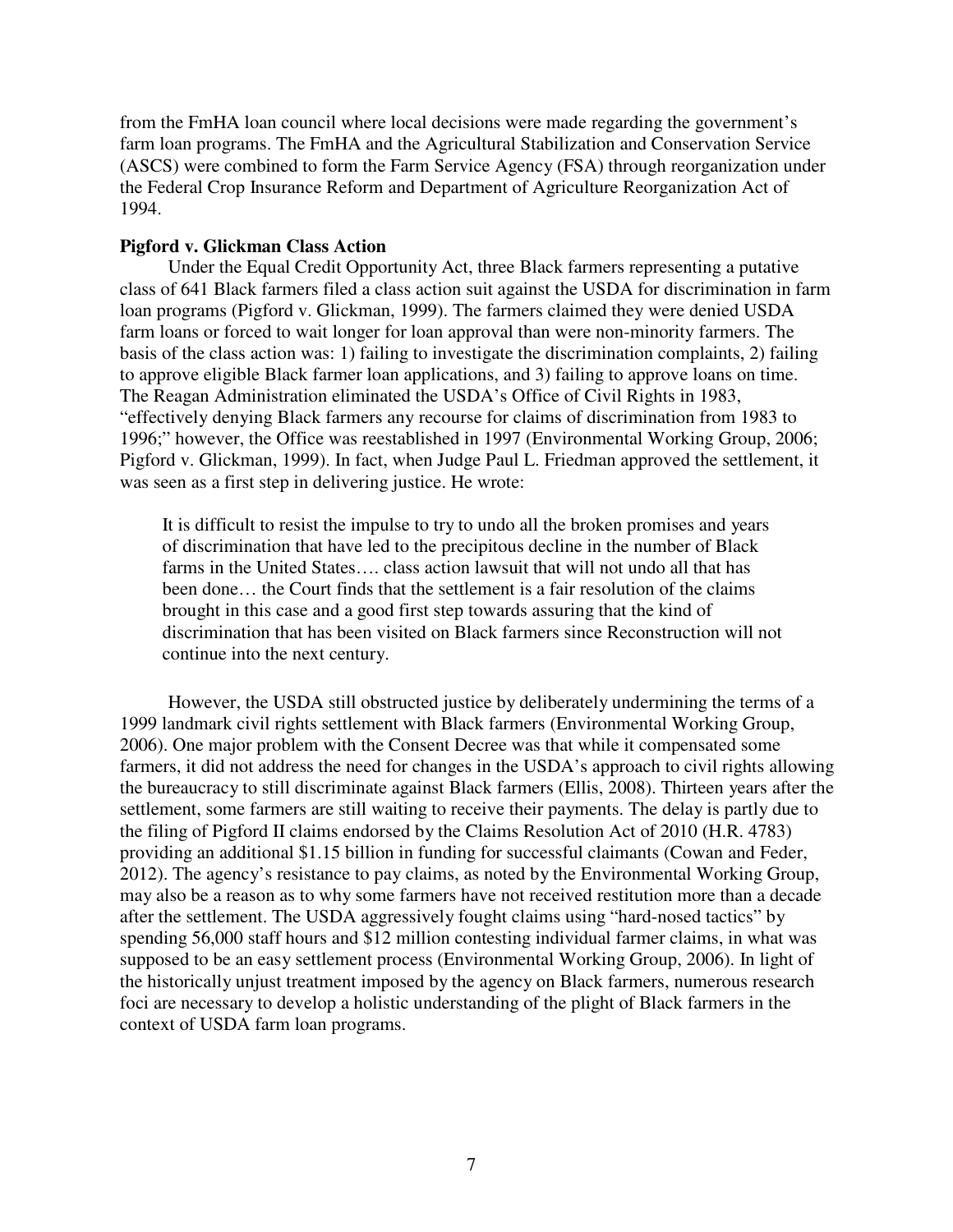# **Discussion**

The plight of Black farmers is substantially underdeveloped in research literature. Hence, the plight of this population is possibly underestimated and misunderstood. Most government reports, studies, and books illuminate discriminatory policies and "racial minority lending" as an underlying cause of the rapid decline of Black farm ownership. Majority of the literature suggests unfair lending practices that put Black farmers at a disadvantage. As an equal opportunity provider and employer, the USDA has attempted to operate according to a civil rights statement. The non-discrimination clause printed on many USDA documents (USDA, 2005), for example, states:

"The U.S. Department of Agriculture (USDA) prohibits discrimination in all its programs and activities on the basis of race, color, national origin, age, disability, and where applicable, sex, marital status, familial status, parental status, religion, sexual orientation, genetic information, political beliefs, reprisal, or because all or a part of an individual's income is derived from any public assistance."

In light of proven institutional racism, the USDA failed to abide by their dictum.

Effective and responsive leadership of various political leaders or the lack thereof is visible throughout the legislative, policy, structure and delivery system of the USDA, and the Pigford class action and consent decree discussed in this paper. President Clinton waived the statute of limitations allowing more farmers to apply for class entrance into the lawsuit. Secretary of Agriculture Dan Glickman charged the Civil Rights Action Team to discern the discriminatory loan problem against Black farmers. President Clinton's predecessors failed to deal with problems plaguing Black farmers effectively. For example, President Reagan dismantled the USDA Office of Civil Rights during a crucial period of USDA discrimination.

Furthermore, lack of congressional appropriations, lack of sustaining policy relief from Congress, and lack of USDA outreach are all examples of how effective and responsive leadership failed to address issues. Currently, political leaders are not taking the necessary steps to redress prevalent issues plaguing Black farmers. More than a decade after the USDA settlement, full restitution has not been paid to all claimants. The Obama administration has fought to provide economic relief by getting Congress to pass federal legislation in the amount of \$1.15 billion specifically to address decades of discrimination by USDA employees. Unfortunately, this amount of money has not been appropriated for a variety of reasons and challenges.

#### **Future Research Agenda**

 In an attempt to develop a holistic research focus that accounts for historical injustices in the current landscape, we briefly provide an array of broad recommendations for future research that can be adopted and restructured, if necessary to fit disciplinary and interdisciplinary research designs. These questions are meant to be baseline probes for multidisciplinary research utilizing a variety of research methods, approaches, and analytical frameworks.

1) From the Black farmer perspective, how accessible are USDA loans now as the agency claims to be in a new era of civil rights?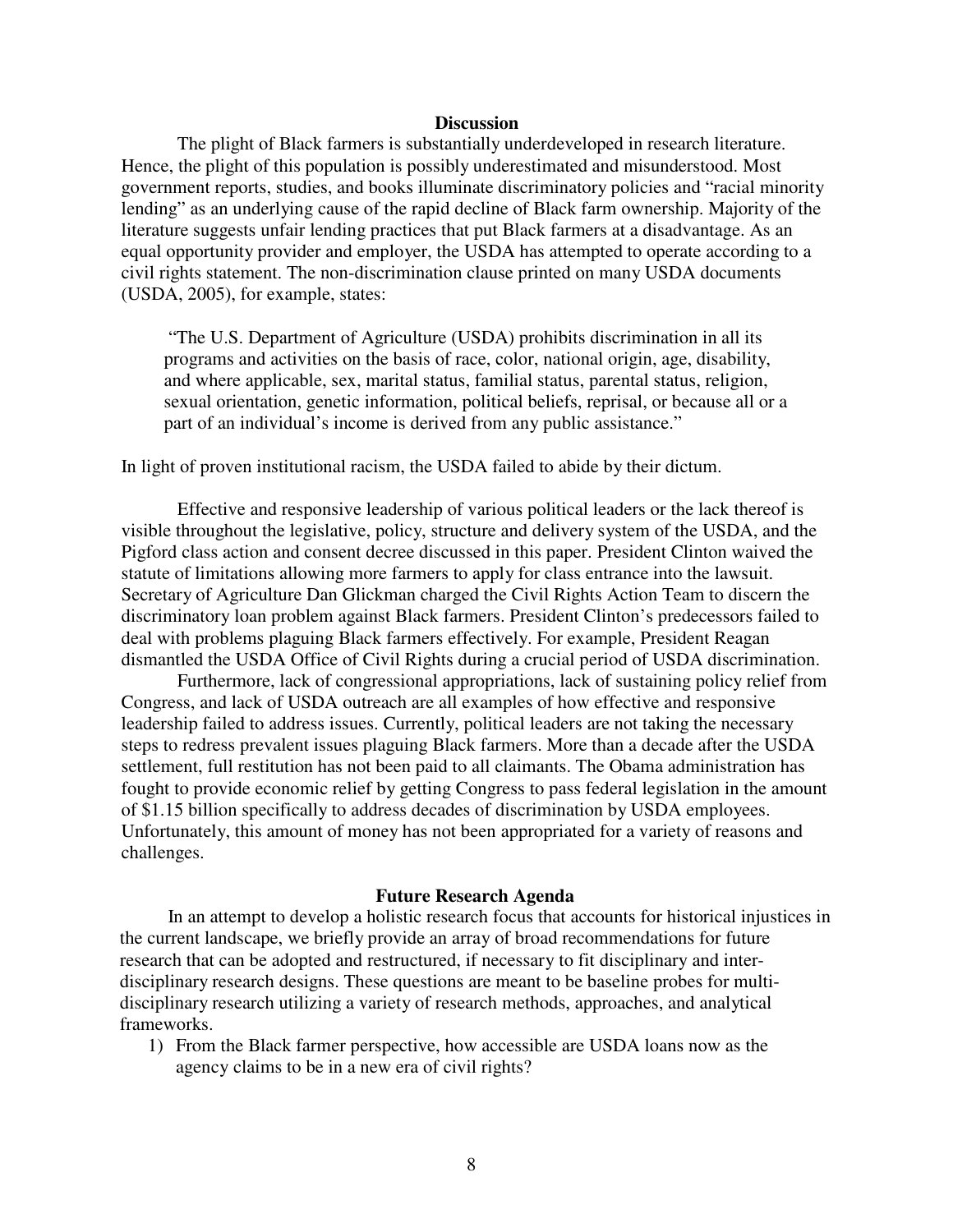- 2) As a result of contentious past experiences with USDA farm loan programs, how do Black farmers make decisions about acquiring farm loans from various creditors (government, private, and non-profit)?
- 3) In light of federal legislation designed to provide relief for Black farmers, what additional legislative initiatives and polices are needed in the short-term and long-term to provide relief for Black farmers?
- 4) What are the attitudes of USDA federal, state, and local employees relative to implementing USDA farm loan programs to Black farmers?
- 5) Prior to, during, and after the settlement of the Pigford v. Glickman suit, how has this landmark case affected the quality of life of Black farmers, their families and communities?
- 6) What local and state governance structure models can best allocate farm loan funds to Black farmer populations?
- 7) What are tangible strategies that could assist Black farmers in not only surviving, but also thriving in the farm credit market?

# **Conclusion**

 Evidence from available literature and other sources point to institutional discrimination against Black farmers, but with some recent attempts to fix it. This brief research agenda may better assist rural development studies to embrace topics related to the Black farmer population in the U.S. These recommendations may also be applied to other underserved farmers, defined as "socially disadvantaged farmers" by the USDA. Women, Hispanic, Native American, Asian, and Native Hawaiian farmers deserve attention, as well. In fact, women, Hispanic, and Native American farmers also have pending class action lawsuits against the USDA for discrimination in farm loan programs. With a holistic lens accounting for historical relevancy, research efforts may better assist the rightful recovery and development of Black farmers to once again reclaim their seminal impact on American agriculture, but this time through Black farm ownership and operation. Thus, a plighted history becomes a promising presence.

# **References**

- Ary, D., L.C. Jacobs, and A. Razavieh. (1990) *Introduction to Research in Education*, 4<sup>th</sup> ed. Fort Worth, TX: Harcourt Brace Jovanovich College Publishers.
- Bankhead-Jones Farm Tenant Act. (1937). 7 USCA§ 1000-1029, U.S. Congress, Washington, DC.
- Browne, W.P. (2003). "Benign Public Policies, Malignant Consequences, and the Demise of African American Agriculture." In R. Douglas Hurt (ed.), *African American Life in the Rural South, 1900- 1950*. Columbia, MS: University of Missouri Press.
- Civil Rights Action Team (CRAT). (1997). *Civil Rights at the United States Department of Agriculture*. A Report by the Civil Rights Action Team. Washington, D.C.: United States Department of Agriculture.

Claims Resolutions Act. (2010). 42 USC 1305. U.S. Congress, Washington, DC.

Consolidated Farm and Rural Development Act, (CONACT) § 332. 7 U.S.C. (1982). § 333. 7.

U.S.C. (1983), U.S. Congress, Washington, DC.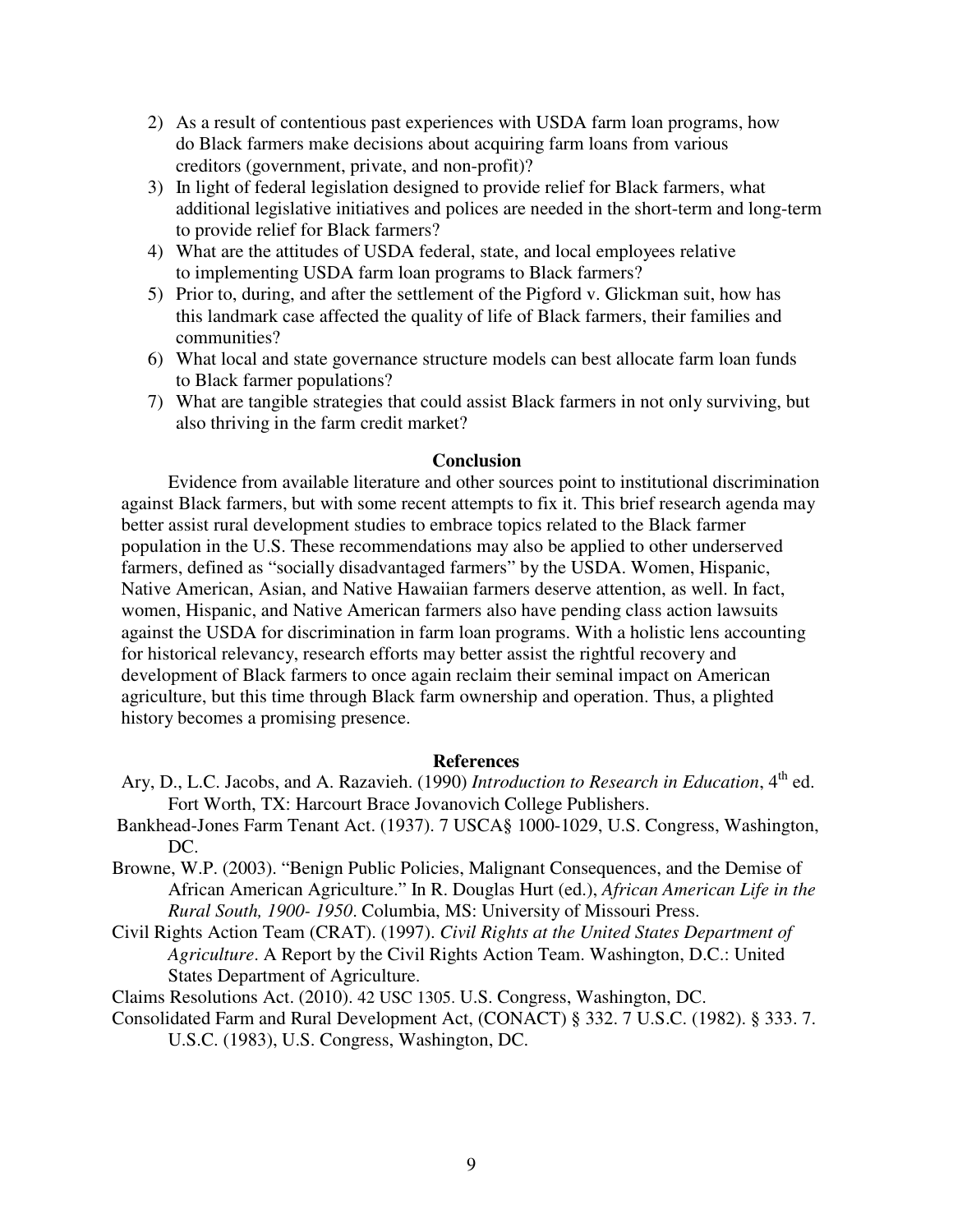Cowan, T., and J. Feder. (2012). "The Pigford Cases: USDA Settlement of Discrimination Suits by Black Farmers." www.nationalaglawcenter.org/assets/crs/RS20430.pdf [Retrieved April 20, 2013].

- Ellis, S.L. (2008). "Disestablishing 'The Last Plantation': The Need for Accountability in the United States Department of Agriculture." *Journal of Food Law and Policy* 4: 93-128.
- Environmental Working Group. (2006). "Obstruction of Justice: USDA Undermines Historic Civil Rights Settlement with Black Farmers." http://www.ewg.org/research/obstructionjustice [Retrieved April 19, 2013].
- Economic Opportunity Act (EOA). (1964). Public Law 88-452, 78 STAT 508, U.S. Congress, Washington, DC.
- Equal Credit Opportunity Act (ECOA). (1974). 15 USC§ 1691, U.S. Congress, Washington, DC.
- Escalante, C.L., R.L. Brooks, J.E. Epperson, F.E. Stegelin. (2006). Credit Risk Assessment and Racial Minority Lending at the Farm Service Agency. *Journal of Agriculture and Applies Economics*, 38 (1): 61-75.
- Farquhar, S., and S. Wing. (2008). "Methodological and Ethical Considerations in Community-Driven Environmental Justice Research: Two Case Studies From Rural North Carolina." In M. Minkler, and N. Wallerstein (eds.), *Community-Based Participatory Research for*  Health, 2<sup>nd</sup> Edition. San Francisco, CA: Jossey Bass.
- Federal Crop Insurance Reform and Department of Agriculture Reorganization Act. (1994). 7 U.S.C. 6901, U.S. Congress, Washington, DC.
- Fite, G. C. (1984). *Cotton Fields No More: Southern Agriculture, 1865-1980*. Lexington, KY: University Press of Kentucky.
- Fletcher, M. (1998). "Weighing In 'Hard' Against USDA Discrimination." The Washington Post, February 9, p. A17.
- Gilbert, J., G. Sharp, and M.S. Felin. (2002). "The Loss and Persistence of Black-Owned Farms and Farmland: A Review of the Research Literature and Its Implications." *Southern Rural Sociology* 18 (2): 1-30.
- Gilbert, J., G. Sharp, and M.S. Felin. (2001). *The Decline (and Revival?) of Black Farmer and Rural Landowners: A Review of the Research Literature.* Working Paper, No.44 North America Series, Land Tenure Center, University of Wisconsin-Madison.
- Hinson, W.R., and E. Robinson. (2008). "We Didn't Get Nothing: The Plight of Black Farmers." *Journal of African American Studies* 12 (3): 283-302.
- Miller, M. A. (1987). "The Role of the Farmers Home Administration in the Present Agricultural Crisis." *Alabama Law Review* 38: 587-623.
- Nelson, W. E. (1978). "Black Political Power and the Decline of Black Land Ownership." *The Review of Black Political Economy 8* (3): 253-265.
- Pigford v. Glickman. (1999). 185 F.R.D. 82; 1999 U.S.Dist.LEXIS 5220. U.S. District Court. Washington, DC.
- Pilgeram, R. (2012). "Social Sustainability and the White, Nuclear Family: Constructions of Gender, Race, and Class at a NorthWest Farmer's Market." *Race, Gender, Class* 19: 37- 60.
- Reid, D. A. (2007). *Reaping a Greater Harvest: African Americans, the Extension Service, and Rural Reform in Jim Crow Texas* (No. 14). College Station,TX: Texas A & M University Press.